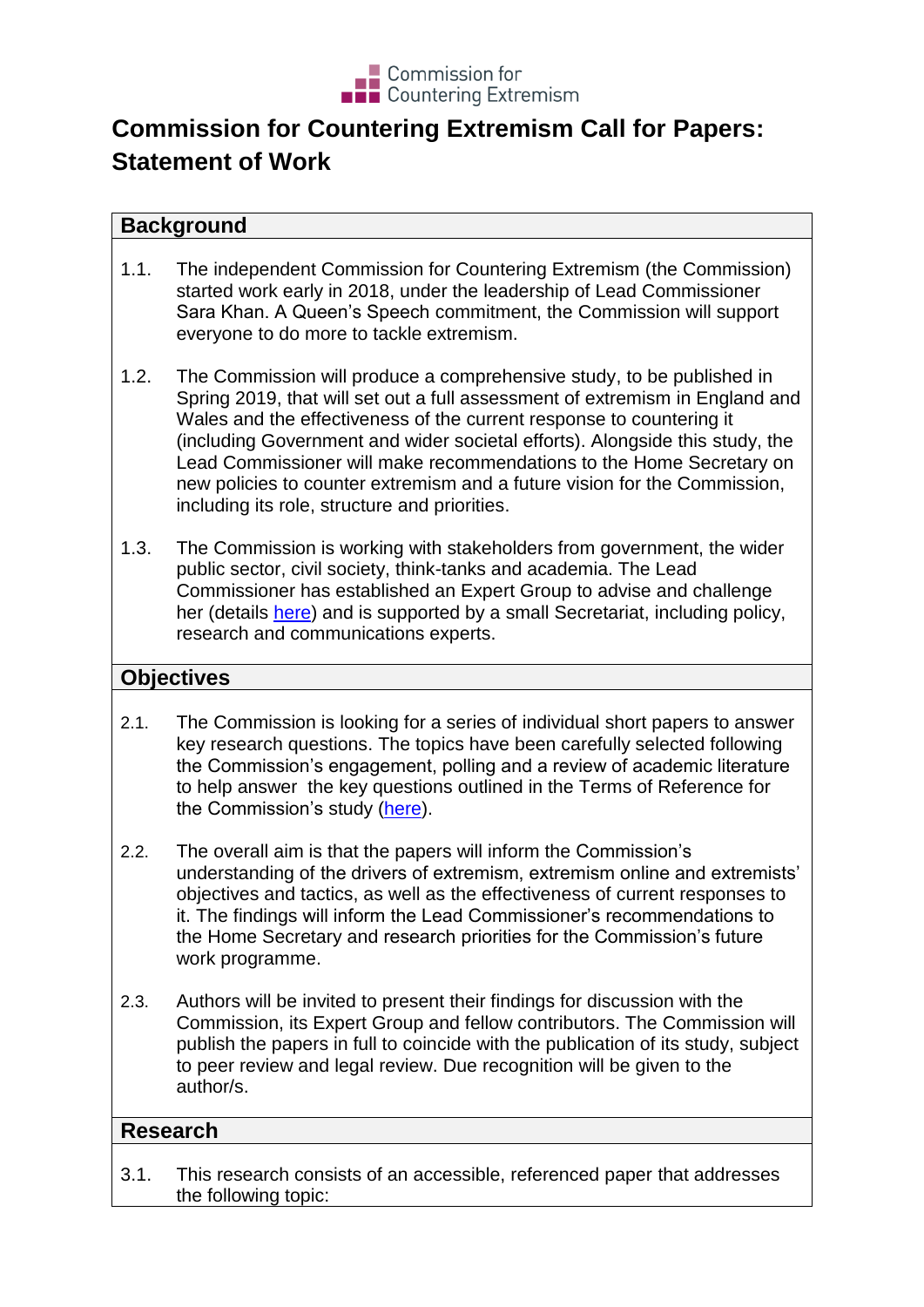# $\blacksquare$  Commission for **THE Countering Extremism**

#### **Other forms of extremism**

At least two papers exploring other forms of extremism in England and Wales, including addressing some or all of the following:

- What do we know about the scale and prevalence of this/these forms of extremism?
- What are the objectives of different ideologies within this/these forms of extremism, what tactics do adherents use to achieve these objectives, and are these tactics evolving?
- What are the most significant harms of this/these other forms of extremism to individuals, communities and societies?

Although we welcome proposals on all forms of extremism we are particularly interested in papers on Far Left extremism and Sikh extremism.

3.2. As set out in the Terms of Reference, at this stage the Commission is not endorsing any definition of extremism and will rely on authors to identify and justify their own definitions.

### **Outputs**

- 4.1. The research will have the following outputs:
	- a) An accessible, referenced paper (up to 5,000 words, excluding footnotes) addressing the research topic delivered by 5pm Friday 5 April.
	- b) A commitment to double-blind peer review.
	- c) A presentation of findings to the Commission, its Expert Group and other authors. The discussion will take place at the Commission's building (in central London) or at a neutral venue between Monday 22 April and Friday 26 April. (Alternative dates may be considered in exceptional circumstances).

#### **General Information**

5.1. Personnel requirements

The Commission invites proposals from academics and experts in extremism and/or related areas. Author/s are expected to hold a postgraduate doctoral degree in a relevant field; demonstrate research interests and/or skillsets relating to extremism and/or related areas. Proposals from multiple authors will be considered providing one named author meets the criteria. This may include, for example, a postgraduate research student or practitioner and an academic.

5.2. Selection of papers

An independent three-person panel will evaluate the proposals and award contracts to the highest quality proposal for each research topic. The panel will comprise two of the academics from the Commission's Expert Group and the head of the Commission's Secretariat.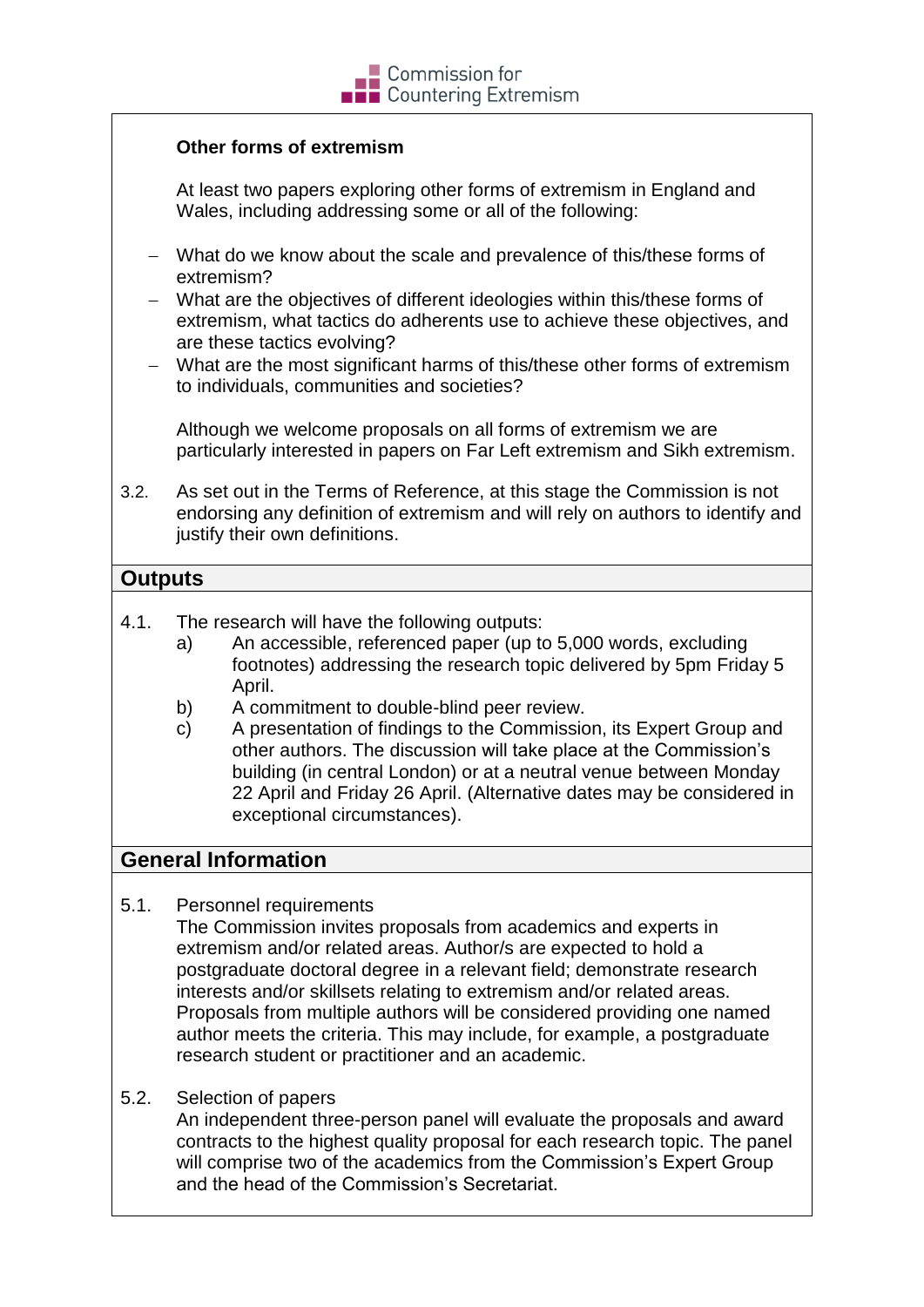

Proposals will be evaluated on the basis of: a) Evidence of ability to deliver the work, judged on the suitability of the proposed approach to answering the research questions. (40%) b) Relevance of author/s research interests and/or skillsets to the research aims. (30%) c) Price of the proposal. (30%) 5.3. Publication of papers The Commission will publish the papers in full to coincide with the publication of its study later this year, subject to the following: a) Double-blind peer review, facilitated by the independent panel. b) Legal review c) A disclaimer that the information and views expressed in the paper are those of the author/s and do not necessarily reflect the official opinion of the Commission, and that responsibility for the accuracy the information and the views therein lies entirely with the author/s. 5.4. Timetable The timetable for the call for papers is as follows:  $-$  Monday 4 February  $-$  Call for papers opens - 10am Wednesday 20 February - Deadline for queries - 10am Monday 25 February – Deadline for submission of proposals  $-$  Friday 1 March – Contracts awarded - 5pm Friday 5 April – Deadline for completed papers Monday 8 April – Friday 19 April – Peer review Monday 22 April – Friday 26 April – Presentation of findings 5.5. Copyright Copyright shall be held by the author/s. 5.6. Ethics Research must be conducted in accordance with relevant institutional or professional guidelines (e.g. the [Government's General Social Research](https://assets.publishing.service.gov.uk/government/uploads/system/uploads/attachment_data/file/515296/ethics_guidance_tcm6-5782.pdf)  [Unit\)](https://assets.publishing.service.gov.uk/government/uploads/system/uploads/attachment_data/file/515296/ethics_guidance_tcm6-5782.pdf). Responsibility for ethical conduct lies with the author/s. 5.7. Data processing and security All data will be collated and stored in accordance with the Data Protection Act 2018 and the Freedom of Information Act 2000. **Instructions** Please prepare a document that responds to the four sections below and submit to [info@extremismcommission.independent.gov.uk](mailto:info@extremismcommission.independent.gov.uk) by 5pm Monday 25 February quoting 'Call for Papers' in the subject line. You may contact the Commission with queries before 10am Wednesday 20<sup>th</sup> February. Email to [info@extremismcommission.independent.gov.uk](mailto:info@extremismcommission.independent.gov.uk) quoting 'Call for Papers query' in the subject line or telephone 0203 741 0166.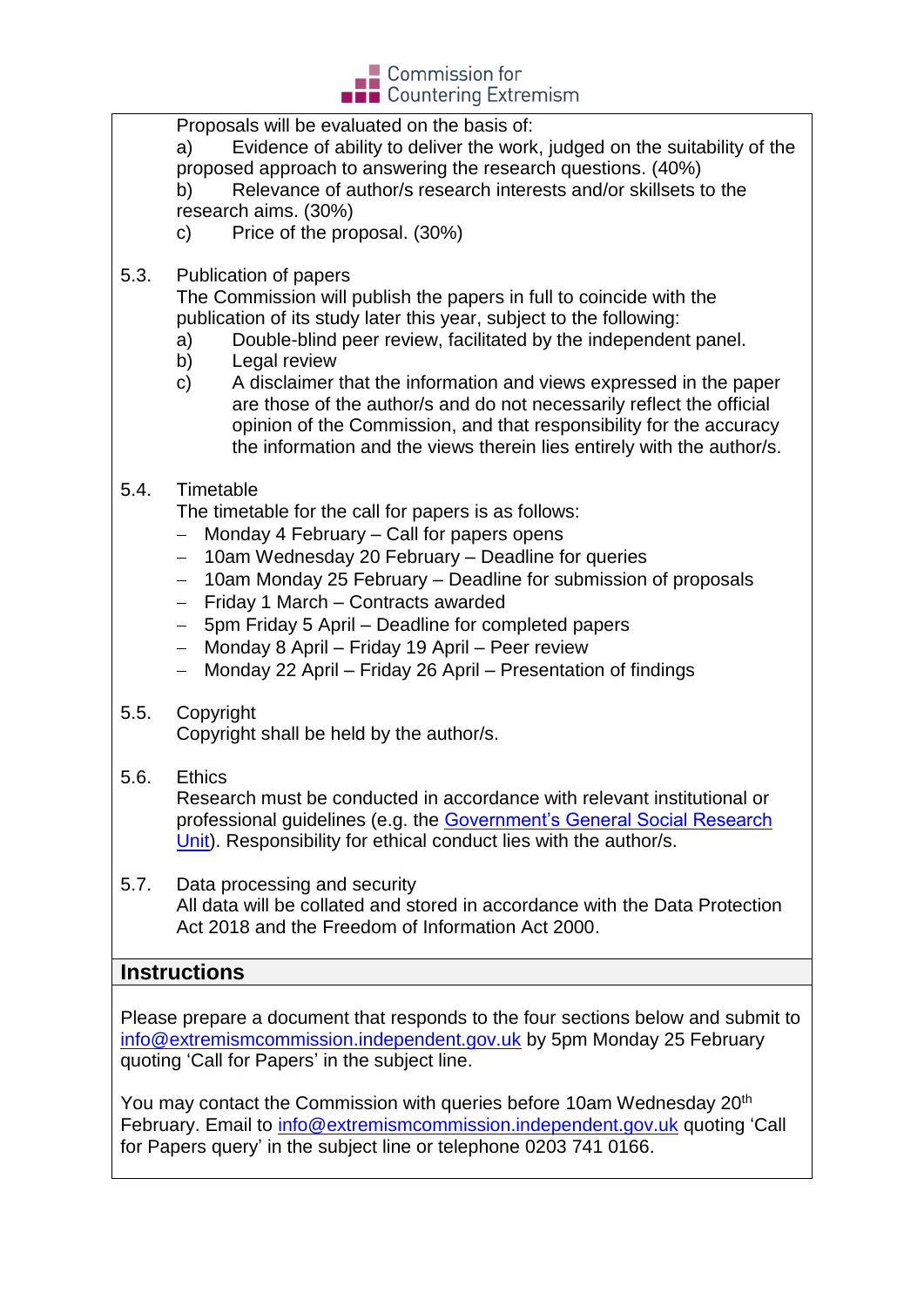

# **Commission for Countering Extremism Call for Papers**

# **Proposal**

### **Research topic**

#### **Other forms of extremism**

At least two papers exploring other forms of extremism in England and Wales, including addressing some or all of the following:

- What do we know about the scale and prevalence of this/these forms of extremism?
- What are the objectives of different ideologies within this/these forms of extremism, what tactics do adherents use to achieve these objectives, and are these tactics evolving?
- What are the most significant harms of this/these other forms of extremism to individuals, communities and societies?

Although we welcome proposals on all forms of extremism we are particularly interested in papers on Far Left extremism and Sikh extremism.

# **Section 1. Name of author/s**

*Please detail the proposed author/s and their primary academic affiliation/s (where relevant).*

## **Section 2. Abstract (40%)**

*Please describe how you propose to answer the research question. This should include the sub-questions selected, your approach and how it will draw on pre-existing research. (up to 300 words)*

## **Section 3. Biography (30%)**

*Please specify the biographies of the author/s. Demonstrate the relevance of research interests and/or skillsets to meeting the research requirements. This should include publications, research projects, affiliations, research groups and any other relevant information.*

## **Section 4. Price (30%)**

*Please detail a cost which represents the best value for money. As a guide the upper limit is £10,000. This should include all activity including any additional expenses.*